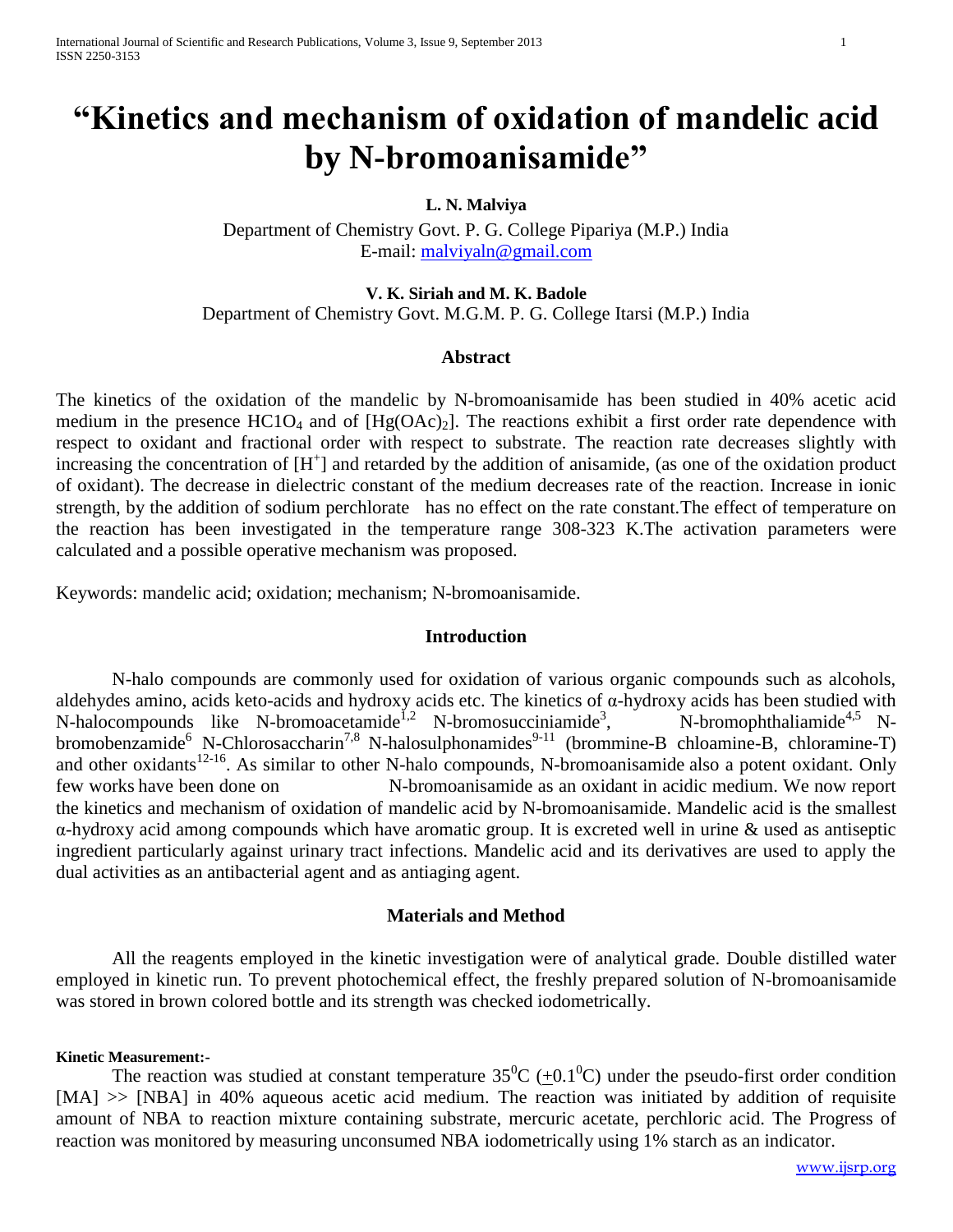#### **StoichiometryAnd Product Analysis:-**

The stoichiometry of the reaction was ascertain by equilibrating the reaction mixture containing an excess of [NBA]  $\gg$  [MA], HClO<sub>4</sub>, mercuric acetate in 40% acetic acid at 35<sup>0</sup>C for 48h. The unconsumed oxidant (NBA) was determined iodometrically, and it was found that one mole of mandelic acid consumed one mole of NBA. Thus the ratio of consumption of substrate to oxidant is 1:1

 $C_6H_5CH(OH)COOH$  + > NBr  $\rightarrow$  C<sub>6</sub>H<sub>5</sub>CHO + >NH + HBr + CO<sub>2</sub>

Bezaldehyde was found as the end product of oxidation, and identified by the spot test and 2:4 dinitrophenylhydrazine method.

# **Results and Discussion**

The oxidation of mandelic acid by N-bromoanisanide was kinetically probed at several initial concentrations of the reactants in acid media. The salient features obtained are discussed. The rate constant  $k_1$ calculated, under the pseudo-first order condition  $[MA] \gg [NBA]$  at constant  $HClO<sub>4</sub>, [Hg(AcO)<sub>2</sub>]$ , solvent composition and temperature, results are given in (**Table-1**) Plots of log(a-x) *vs.* time were linear, indicating a first order dependence of rate on [NBA]. The values of  $k_1$  calculated from these plots are unaltered with variation of oxidant, conferring the first order dependence on [NBA].

| NBA $\times$ 10 <sup>-3</sup> M | $k \times 10^{-3}$ min <sup>-1</sup> |
|---------------------------------|--------------------------------------|
| 2.5                             | 4.055                                |
| 3.5                             | 4.055                                |
| 4.5                             | 4.053                                |
| 5.5                             | 4.057                                |
| 6.5                             | 4.051                                |
| 7.5                             | 4.052                                |

**Table-1**: **Effect of NBA on the reaction rate at 35<sup>0</sup>C in presence of 40% acetic acid HClO**<sub>4</sub> = 0.01 M; Mandelic Acid =  $3.5 \times 10^{-2}$  M; Temp. =  $308K$  $[Hg(AcO)<sub>2</sub>] = 0.002M$ ; Solvent; AcOH-H<sub>2</sub>O =  $(v/v)$  40%

The rate constants  $(k_1)$  have been found to increase with increase in the concentration of mandelic acid and plots of  $k_1$  *vs.* [MA] was linear with slope less than unity, indicating fractional order dependence with respect to mandelic acid. (**Table-2**)

**Table-2**: **Effect of Substrate, HClO4, CH3COOH on the reaction rate NBA** =  $4.5 \times 10^{-3}$  M;  $[Hg(AcO)]_2] = 0.002$ M; Temp. = 308 K

| Substrate $\times 10^{-2}$ M $\parallel$ HClO <sub>4</sub> $\times 10^{-2}$ M $\parallel$ |  | $CH_3COOH$<br>% $(v/v)$ | $k \times 10^{-3}$<br>$min^{-1}$ |
|-------------------------------------------------------------------------------------------|--|-------------------------|----------------------------------|
|-------------------------------------------------------------------------------------------|--|-------------------------|----------------------------------|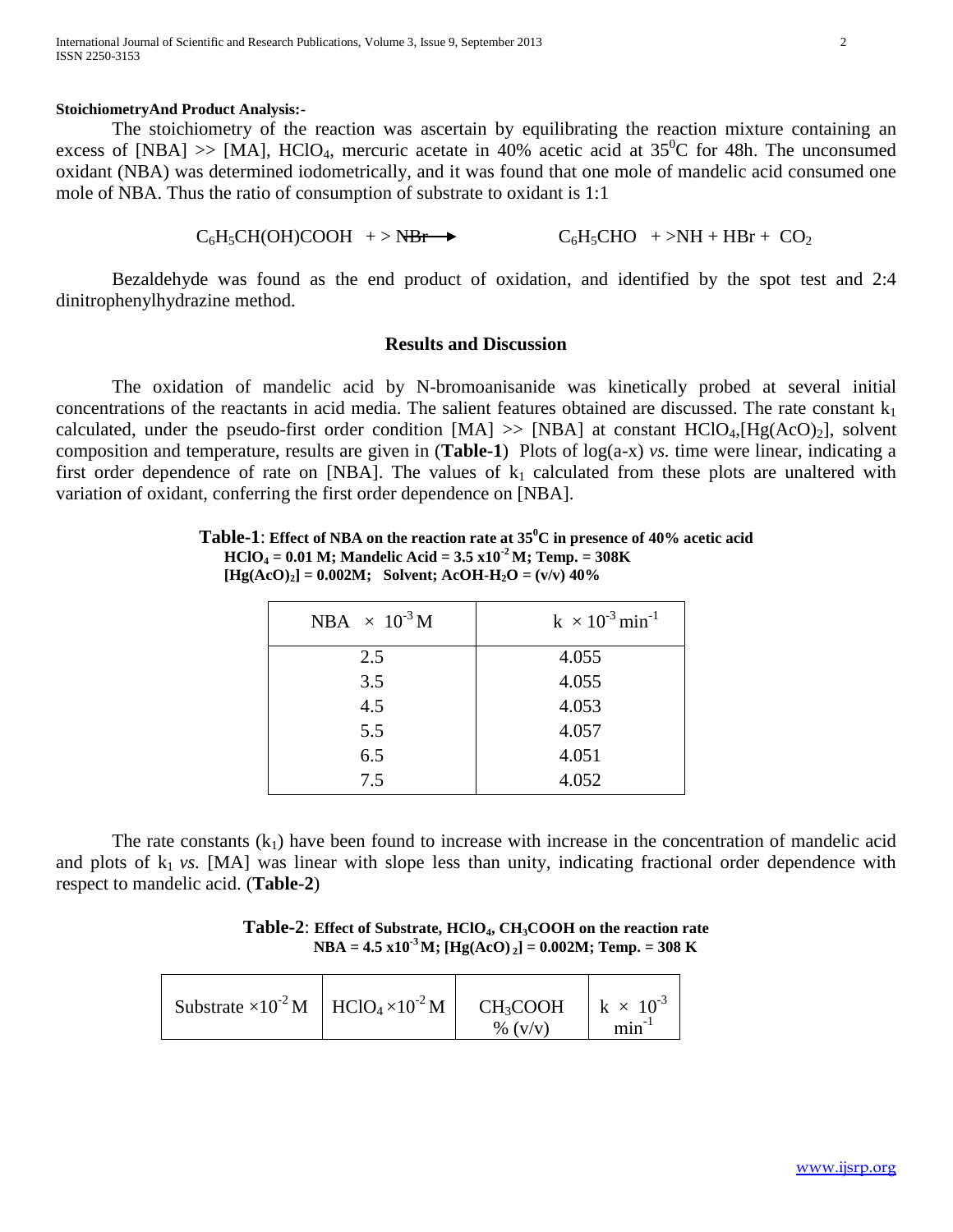| 1.5 | 1            | 40 | 2.630 |
|-----|--------------|----|-------|
| 2.5 | 1            | 40 | 3.345 |
| 3.5 | 1            | 40 | 4.053 |
| 4.5 | $\mathbf{1}$ | 40 | 4.828 |
| 5.5 | 1            | 40 | 5.178 |
| 6.5 | 1            | 00 | 5.577 |
| 3.5 | 0.50         | 40 | 5.253 |
| 3.5 | 0.75         | 40 | 4.549 |
| 3.5 | 1.00         | 40 | 4.053 |
| 3.5 | 1.25         | 40 | 3.716 |
| 3.5 | 1.50         | 40 | 3.061 |
| 3.5 | 1.75         | 40 | 2.182 |
| 3.5 | 1            | 40 | 4.053 |
| 3.5 | 1            | 50 | 3.345 |
| 3.5 | 1            | 60 | 2.630 |
| 3.5 | $\mathbf 1$  | 70 | 1.961 |
|     |              |    |       |

The rate constant  $k_1$  decreased with increase in the concentration of  $HClO<sub>4</sub>$  (**Table-2**) this may due to protonation of the substrate. The plot of  $log k_1$  *vs.* [HC1O<sub>4</sub>] is linear with negative slope. The slope being less than unity indicates inverse fractional order dependence on  $HClO<sub>4</sub>$ .

Addition of mercuric acetate to the reaction mixture showed an insignificant effect on the rate of reaction, suggesting that mercuric acetate act as a bromide ion scavenger only, in the form of  $[HgBr_4]^{-2}$ 

Successive addition of anisamide (as one of the oxidation product of oxidant) to the reaction mixture showed decreasing effect on the rate of oxidation of mandelic acid. Addition of NaClO<sub>4</sub> (to study the effect of ionic strength) in the reaction mixture showed an insignificant effect on the rate of oxidation.

In order to find the effect of dielectric constant (polarity) of the medium on the rate, the reaction was studied in aqueous acetic acid mixture of various compositions (**Table-2**). The data clearly reveal that the rate of reaction increase with a decrease in the percentage of acetic acid, i.e., increasing dielectric constant or polarity of the medium leads to the inference that there is a charge development in the transition state involving a more polar activated complex than the reactants. (Laidler KJ 1965 Tata Mc. Graw Hill, New Delhi pp 229)

## **Effect of Varying Temperature:-**

The rate constant was measured at four different temperature and the results are summarized in (**table-3**). Using Arrhenius equation the energy of activation for substrate has been calculated and this value subsequently utilized in computing various activation parameters. (**Table-4**)

**Table-3 Effect of Temperature, on the reaction rate**  $NBA = 4.5 \times 10^{-2}$  M; Mandelic Acid =  $3.5 \times 10^{-2}$  M; HClO<sub>4</sub> = 0.010 M;  $[Hg(AcO)_2] = 0.002M$ ; Solvent; AcOH-H<sub>2</sub>O =  $(v/v)$  40%

| Temperature K | $k \times 10^{-3}$ min <sup>-1</sup> |
|---------------|--------------------------------------|
| 308           | 4.053                                |
| 313           | 5.866                                |
| 318           | 8.176                                |
| 323           | 12.039                               |

**Table-4: Activation Parameters for the oxidation of mandelic acid**  $NBA = 4.5 \times 10^{-2} M$ ; Mandelic Acid =  $3.5 \times 10^{-2} M$ ; HClO<sub>4</sub> = 0.010 M  $[Hg(AcO)<sub>2</sub>] = 0.002M;$  Solvent; AcOH-H<sub>2</sub>O =  $(v/v)$  40%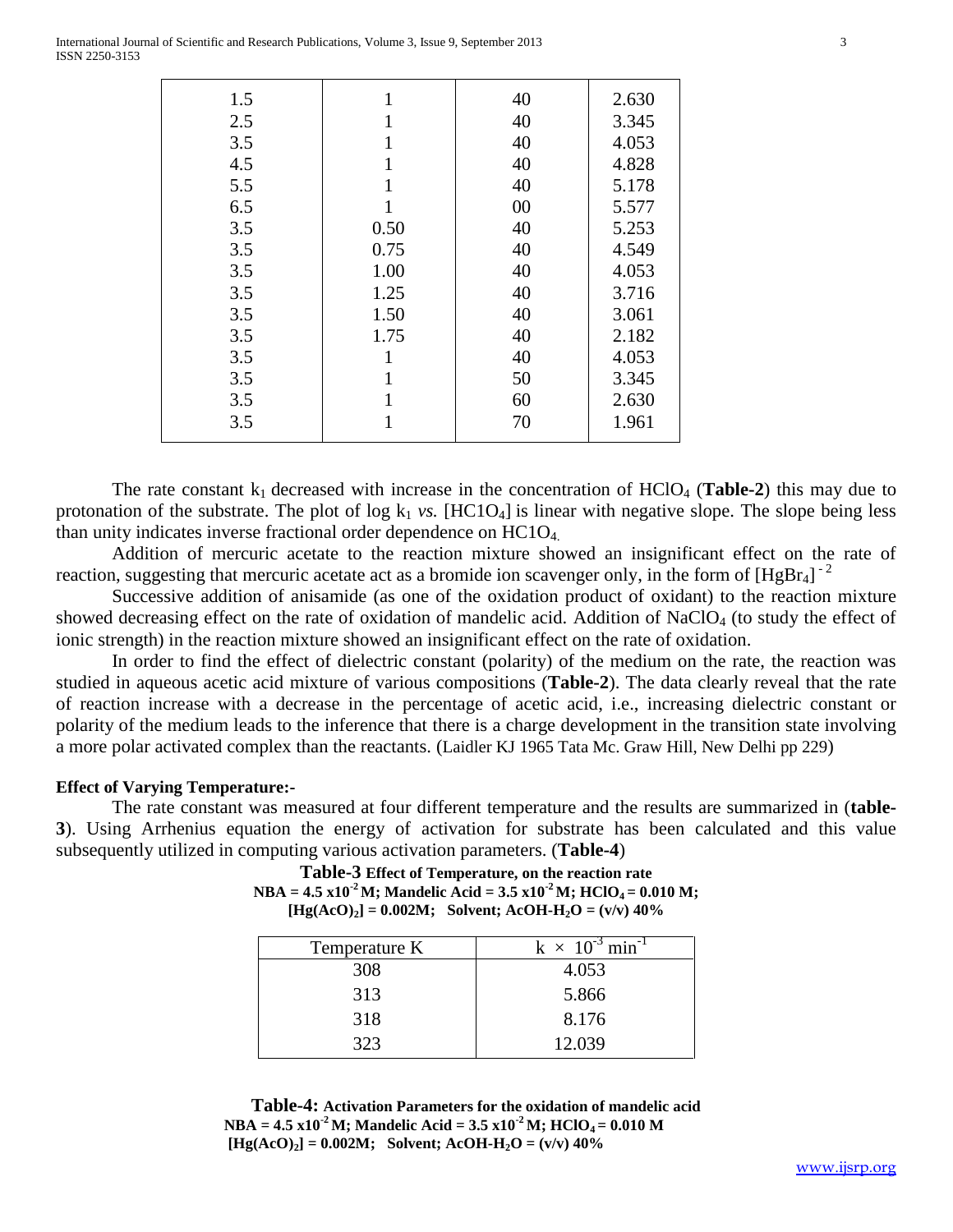| <b>Substrate</b>     | Ea            | ۸H*              | $-\Lambda S^*$        | AG*.         |
|----------------------|---------------|------------------|-----------------------|--------------|
|                      | $(k J mol-1)$ | $(k J mol^{-1})$ | $(J K^{-1} mol^{-1})$ | . $J \mod 1$ |
| <b>Mandelic Acid</b> | 57.16         | 54.60            | 105.45                | 87.08        |

## **Reaction Mechanism**

In view of these observations, a probable mechanism for the oxidation can be given as shown in scheme

-1

$$
CH_{3}OC_{6}H_{4}CONHBr + H_{2}O \n\xrightarrow[k_{1}]{} CH_{3}OC_{6}H_{4}CONH_{2}+HOBr
$$
\n
$$
C_{6}H_{5}CH(OH)COOH + H^{+} \n\xrightarrow[k_{2}]{} C_{6}H_{5}CH(O^{+}H_{2})COOH
$$
\n
$$
C_{6}H_{5}CH(O^{+}H_{2})COOH + HOBr \n\xrightarrow[k_{3}]{} C_{6}H_{5}CH(OBr)COOH + H_{2}O + H^{+}
$$
\n
$$
C_{6}H_{5}CH(OBr)COOH \n\xrightarrow{fast} C_{6}H_{5}CHO + CO_{2} + HBr
$$
\n
$$
(4)
$$

Scheme-1

From the above mechanism, the following rate equation is derived.

$$
k_{obs} = \frac{k_1 k_2 k_3 [H^+] [Substrate]}{[Anisamide][k_2^{-1} + k_3]}
$$

Above rate equation is in good agreement with the experimental result.

# **Conclusion**

Kinetic studies demonstrate that the complex between substrate and oxidant decompose to give product. The experimental stoichiometry is in good agreement first order to oxidant and fractional order to substrate at higher concentration is supported by derived rate equation.

# **Acknowledgement**

 The authors are thankful to Dr. Anil Bais Principal Govt. P.G. College Pipariya (M.P.) and Dr. L. L. Dubey Principal Govt. M.G.M. P.G. College Itarsi (M.P.) for co-operation and providing laboratory facilities. **References**

- 1. Sigh. B., Sigh, D., Singh, A. K., 2004 *Int. J. Chem.* **20**(7): 501-511.
- 2. Shrivastava, S., Awasthi, A. and Singh, K. 2005 *Int. J. Chem. Kinet.* **37**: 275-281.
- 3. Mohamed Farook, N. A. 2006. *J. Iran. Chem. Soc.* **3**(4): 378-386
- 4. Patil, S., Katre, Y. R. and Singh, A. K. 2007 *J. Surfa.and det.* 10.1007/S 11743-007-1028-4: 1-21.
- 5. Thiagrajan, V. and Ramkrishnan, S. 1998 *Ind. J. Chem*. **37**(B): 443
- 6. Sigh. B., Sigh, D., Singh, A. K., 2004 *Int. J. Chem.* **20**(7): 501-511.